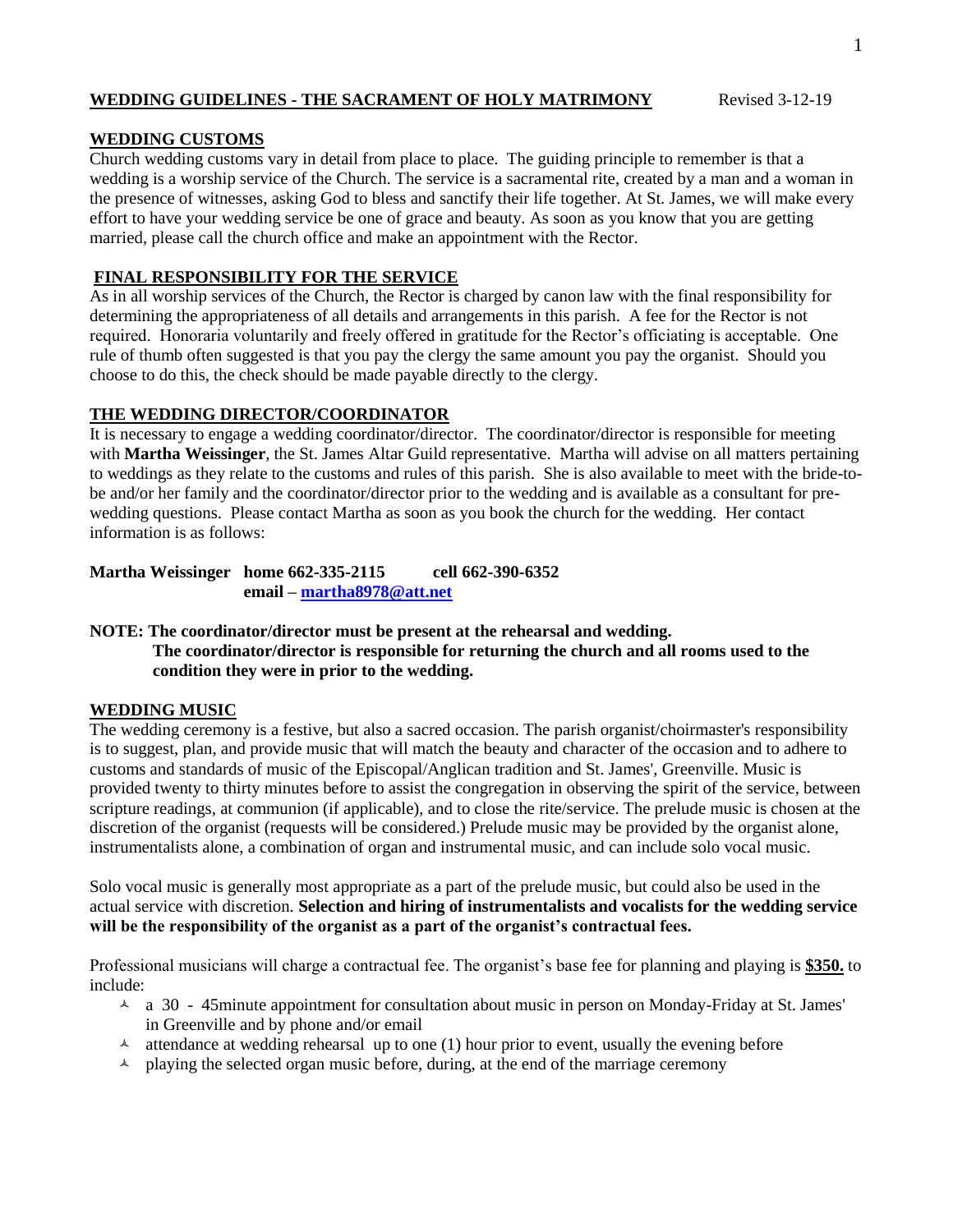Additional organist fees, **to be arranged and agreed upon in advance with the family/bride/groom:**

- $\sim$  Hiring and rehearsing with each singer or wind instrumentalist (trumpet, flute) \$25 per 30 min. rehearsal
- $\triangle$  Organizing and directing the St. James' choir, if requested and available is \$25.00.

Other musician's fees generally range from \$100-250 each. **All musicians will be provided and hired by the church musician.** No additional musicians are required; organ alone is quite traditional and appropriate. Selection of music for vocal solo will be at the discretion of the organist/choirmaster (with support from priest) with consideration for possible requests the family may have. A contract with fee structure and total amount to be remitted to organist and to additional musicians will be provided after initial consultation, to be signed and binding by **organist, wedding representative, and rector/parish administrator. If the wedding were to be canceled or postponed by the week of the ceremony, courtesy fees may apply for some musicians, to be determined.**

If requested, the choir may be available with several weeks notice As the parish choir is a volunteer organization, this option may not always be possible. Selection of music for the choir will be at the discretion of the organist/choirmaster with consideration of possible requests the family may have. Music of a light, sentimental, or popular character is most appropriate for use at the wedding reception rather than as a part of the service. Texts for any vocal/choral music must be scriptural or of a sacred nature. Popular "romantic" and "love" songs are not used.

The traditional "Wedding Marches" of Wagner and Mendelssohn are also not permitted, by tradition and due to the secular origins of this music. The organist will suggest appropriate music for processions and other occasions of music in the service. **A sheet suggesting possible appropriate music selections for the church ceremony is included**, but is by no means comprehensive. The organist/church does not provide or hire music for receptions.

As in all services of the Church, the responsibility for determining the suitability of all aspects of this service, including the music, is ultimately that of the Rector or Officiant. After having met with the clergy person to determine the overall service order, including plans for entrance and exit of the wedding party, **an appointment to consult with the organist, Joey Polk,** should be made at 6 to 8 weeks prior to the wedding, so that the selection of appropriate music (and any musicians) may begin.

If someone other than the Parish organist is desired to play for the service, although the principal organist is available and willing to provide the service, that non-parish organist must be approved by the Parish organist. In this event, a separate fee of \$100 is to be remitted to the Parish organist as a courtesy and for responsibility of consultation and approval of music/personnel.

## **Contact information for the organist is:**

Joey Polk, 662-378-6793, [mjpolk4990@icloud.com](mailto:mjpolk4990@icloud.com)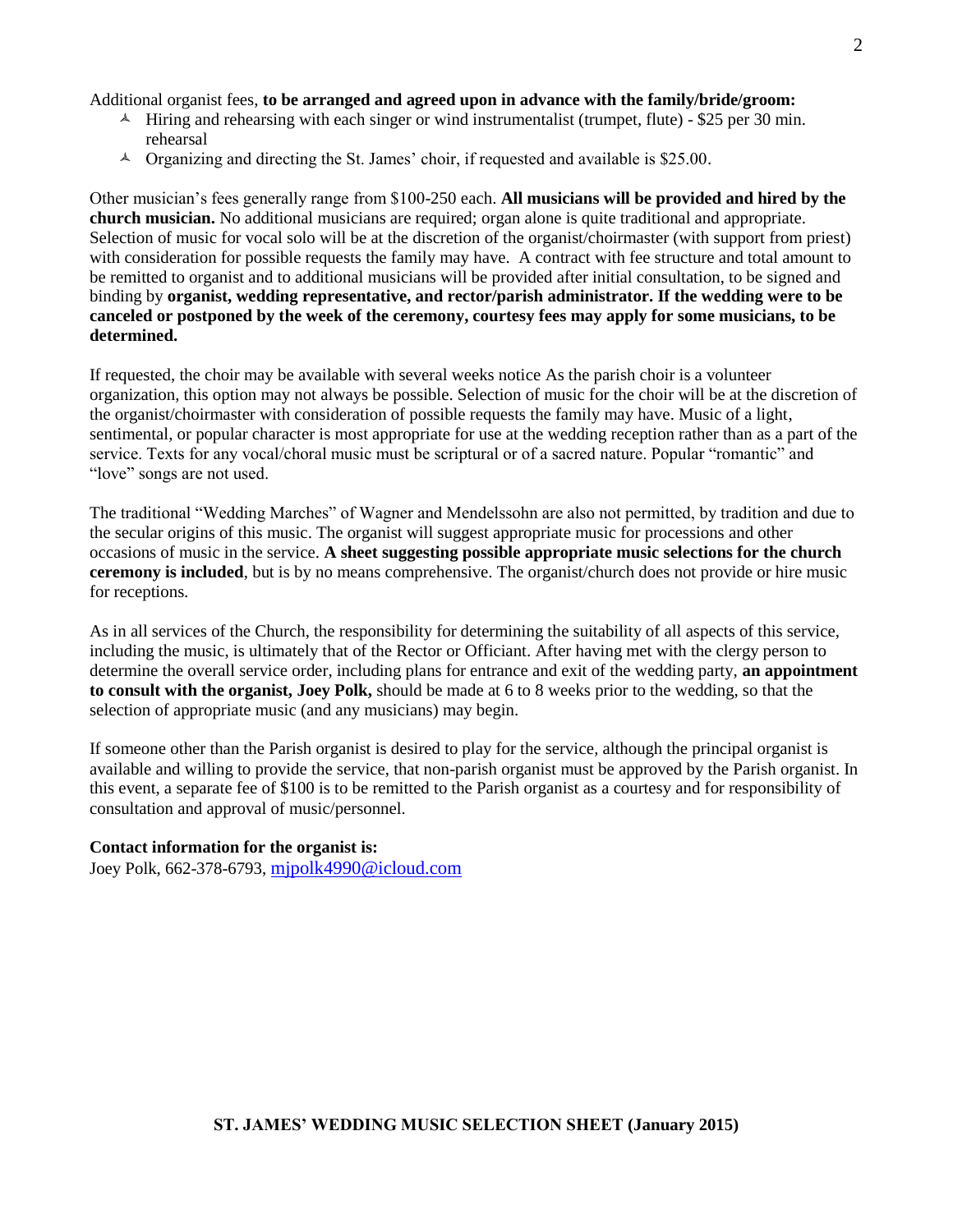#### *Prelude music chosen at the discretion of the organist*

### **PROCESSION** *(mothers, bridal party)*

- $\triangle$  Jesu, Joy of Man's Desiring Bach
- $\overrightarrow{A}$  Air Water Music- Handel
- $\triangle$  Canon in D Pachelbel

### **PROCESSION or RECESSION** *(bridal party and/or bride)*

- Riguadon-Campra \_\_\_\_\_\_\_
- Trumpet Voluntary (Prince of Denmark' Clarke) \_\_\_\_\_\_\_\_\_\_ (Trumpet Y/N) Most Popular
- $\triangle$  Trumpet Tunes in D and E-flat Robert Johnson (organ only)
- $\triangle$  Prelude Royal Fireworks Music Handel \_\_\_\_\_\_\_\_ (Trumpet Y/N)
- $\triangle$  Prelude to Te Deum Charpentier (Trumpet Y/N)

## **RECESSION** – *(couple, bridal party, parents/grandparents)*

- $\triangle$  Trumpet Tune Purcell \_\_\_\_\_\_\_\_\_ (Trumpet Y/N) Most Popular
- $\overrightarrow{A}$  Rejouissance Royal Fireworks– Handel (Trumpet Y/N)
- $\overline{\phantom{a}}$  Horn Pipe (Allegro Maestoso) -Water Music- Handel (Trumpet Y/N)
- $\overline{\phantom{a}}$  Rondo John Bull
- $\triangle$  March Royal Fireworks Handel
- Psalm 19 Marcello \_\_\_\_\_\_\_\_\_
- Rondeau Louis Marchaut
- $\triangle$  Tuba Tune C.S. Langlais

### **PROCESSIONAL HYMNS:** *(altar party, groomsmen; entire wedding party)*

- $\triangle$  Joyful, joyful we adore thee (Hymn to Joy) Hymnal 376  $\angle$
- A Praise to the Lord, the Almighty, the King of creation (Lobe den Herren) Hymnal 390
- $\triangle$  God is Love (Abbot's Leigh) Hymnal 379
- $\triangle$  Now Thank We All Our God Hymnal 397
- $\text{All Creatures of our God and King Hymnal } 400$
- $\triangle$  Love divine, all loves excelling (Hyfrydol) Hymnal 657

## **SEQUENCE (between NT and Gospel readings ) and COMMUNION – Anthems And Hymns**

- Come my Way, my Truth, my Life (The Call) choral anthem or Hymnal 487 \_\_\_\_\_
- $\uparrow$  (The) Gift of Love (O waly waly) choral anthem, duet, solo \_\_\_\_\_\_
- Set me as a seal upon thy heart various composers choral anthem \_\_\_\_\_\_
- $\uparrow$  Thy Perect Love John Rutter choral anthem
- $\triangle$  The Father's Love Simon Lole choral anthem or duet \_\_\_\_\_\_\_\_
- $\uparrow$  May the grace of Christ our Savior (Halton Holgate) Hymnal 351
- Your love, O God, has called us here Hymnal 353 (Wareham) \_\_\_\_\_\_\_\_
- O God, to those who here profess (Caithness) Hymnal 352 \_\_\_\_\_\_\_\_
- $\triangle$  O love of God, how strong and true (Dunedin) Hymnal 455
- $\triangle$  Be thou my vision (Slane) Hymnal 488
- $\triangle$  Come down, O Love divine (Down Ampney) Hymnal 516
- $\triangle$  God is love, and where true love is [Mandatum, Ubi caritas (Murray)] Hymnal 576, 577
- $\uparrow$  Lord, make us servants of your peace (Prayer of St. Francis) (Dickinson College) Hymnal 59 2
- $\uparrow$  The King of Love, my shepherd is (St. Columba) Hymnal 645

Some hymns are available for review online at [https://www.riteseries.org/song/browse](http://www.riteseries.org/song/browse)

Organ/Choral music may be available online for review; the organist will advise and provide information

**THE PHOTOGRAPHER**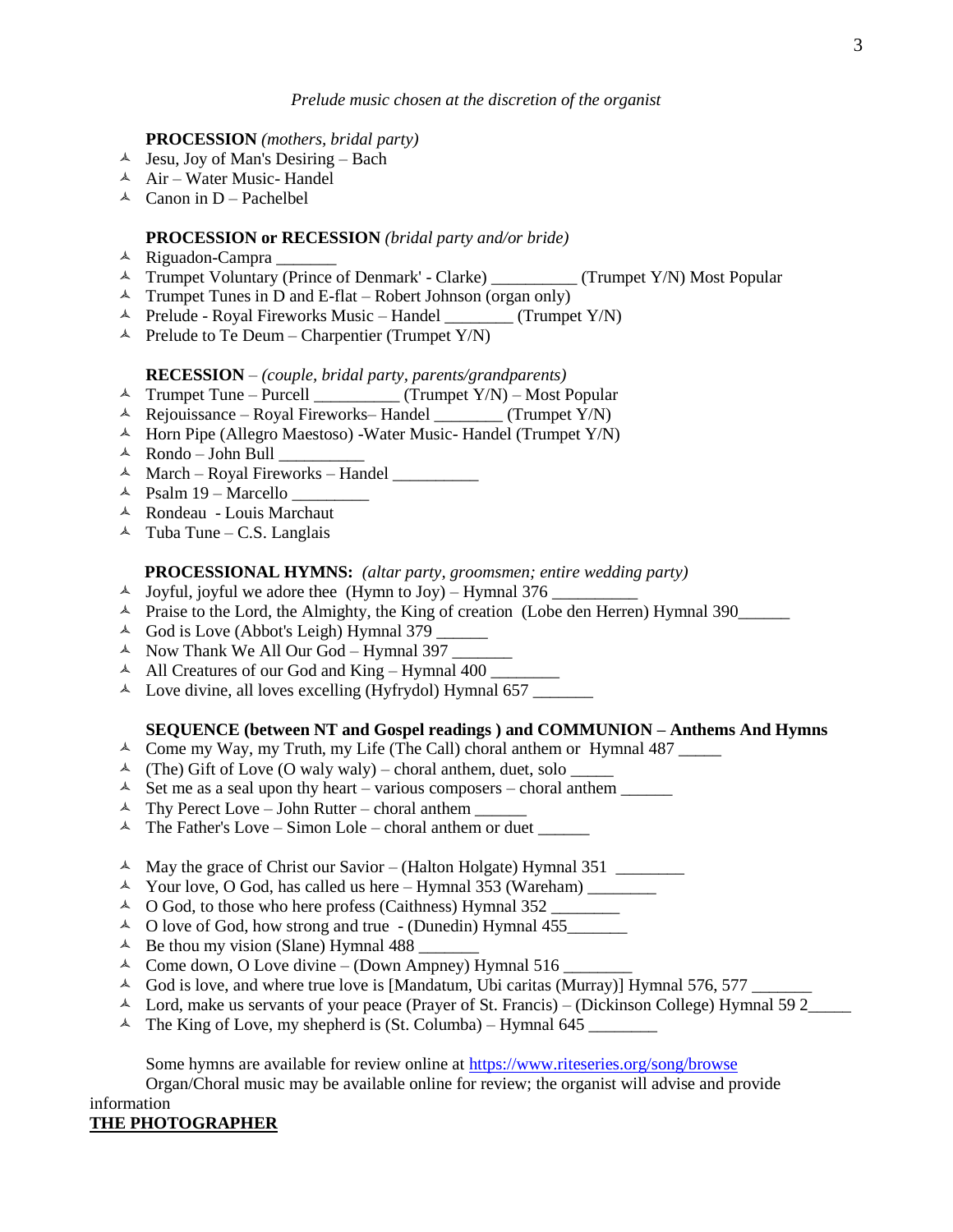**Photographs may not be taken in the church during the service.** One may be made as the bridal couple leaves the Church. If group photographs of the bridal party are desired, they may be taken in the Church before the guests arrive or after they have departed. In addition to this, video equipment, without lights, may be used at points designated by the officiant.

# **THE HOLY COMMUNION**

A nuptial celebration of the Holy Communion is suggested as a part of the spiritual preparation of the bride and groom for Christian marriage. A most suitable time for this celebration is at the beginning of the rehearsal. The families of the bride and groom and the entire wedding party should be invited. The Rector will be glad to discuss having a nuptial celebration of the Eucharist at the wedding itself, where such a service is meaningful and desired.

# **USE OF THE PARISH HALL FOR RECEPTIONS**

When available, the facilities of the Parish Hall may be reserved by communicants of St. James' for wedding receptions. It must be reserved well in advance. **Please ask for a copy of the reception guidelines including costs if you plan to use the Parish Hall for a reception.**

## **COSTS FOR USE OF THE CHURCH FOR A WEDDING**

| Current member fee                               | \$100.00                                           |
|--------------------------------------------------|----------------------------------------------------|
| Former or non-member Episcopalian fee            | \$300.00                                           |
| Organist (refer to wedding music for other fees) | \$350.00                                           |
| <b>Security Guard</b>                            | \$10.00 per hour or \$12.00 per hour for overnight |
| Optional: use of Parish Hall for reception       | (ask for guidelines)                               |
| Optional: Floor candelabra candles               | \$60.00                                            |
| Optional: Votive candles for windows             | \$15.00                                            |
| *Clean up Fee                                    | \$150.00                                           |

**You should pay the church for the use fee, candles, and organist the week before the wedding. Security fees will be billed after the fact.**

## **\*If the church and rooms used are not put back in order after the wedding a fee of \$150.00 will be charged.**

## **FLOWERS**

Simplicity is the mindset when it comes to flowers for your wedding at St. James. The church building is beautiful and there is no need for elaborate decoration in order to create a perfect setting. In The Episcopal Church weddings are first and foremost worship services, similar to what we do every Sunday with the addition of the Sacrament of Holy Matrimony. Therefore, flowers for your wedding should enhance and not overwhelm the space or distract from the holiness of the moment. They should reflect the arrangements normally used behind the Altar each Sunday. All floral decorations are given for the Glory of God and will remain for the church's use on Sunday morning. Attribution of thanksgiving for the couple's wedding and new marriage will be printed in the Sunday service bulletin.

Should your wedding date fall within the 12 days of Christmas, please note that church decorations will remain as they are for Christmastide and will not be removed for a wedding. You should plan to make a \$200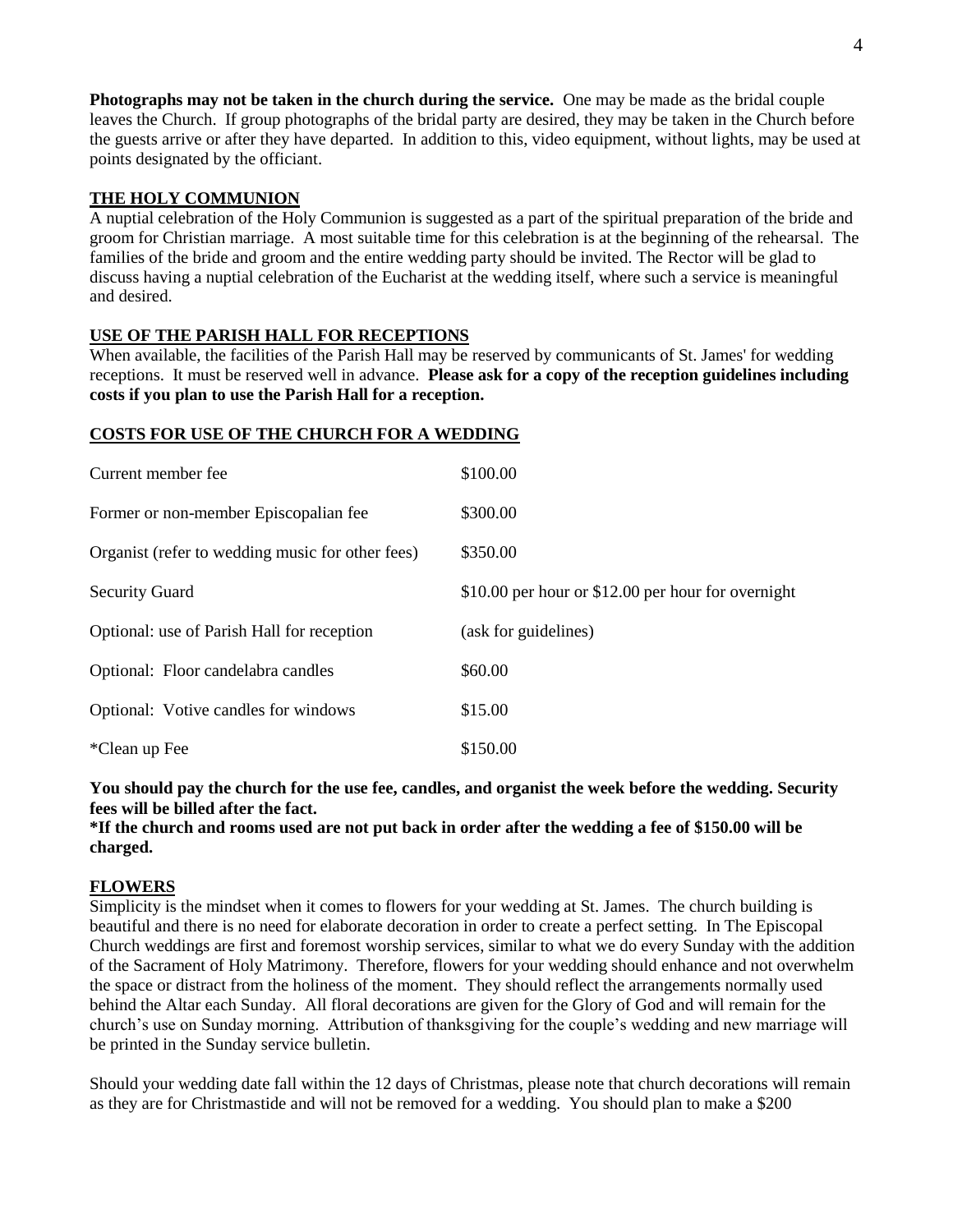contribution toward the church decorations. Decorations are placed in the nave on Christmas Eve and remain through January 6.

The church has several containers for arrangements behind the altar and we recommend you use these. They may be picked up ahead of time through the Church Office. You may use the florist of your choosing but we recommend the commercial florist who normally does our arrangements and is already familiar with the space. The Church Administrator can give you that information. No artificial flowers are permitted. No flowers may be added to the processional crosses or the baptismal font, etc. The only decorations that may be used in the nave are window greenery with votive candles. No greenery, nosegays or other floral arrangements may be used in the chancel or the nave. Flowers or greenery or bows may be used on the wrought iron stair rails outside the front doors, but must be loosely draped so as not to impede use of the rails. We do not permit flower petals dropped in the aisle or an aisle runner.

Besides the regular Altar candles, the church has two seven-branch candelabras. No other candles, carried by attendants or on the pews, are permitted. The "unity candle" or "sand unity ceremony" is not used in The Episcopal Church. **Excepting the flowers behind the altar, all other decorations must be removed immediately following the ceremony. This is the responsibility of the wedding coordinator/director.**

# **CANDLES**

The Altar Guild must order the candles if you are using the candelabrum for the wedding service. A six-week notice is needed. In addition to candles on the altar, the four brass floor candelabra may be used in the Sanctuary as well as votive candles in the windows.

## **MISCELLANEOUS**

No rice, confetti, and no flower petals are to be used either at the wedding or at the reception in the Parish Hall. Bird seed may be used outside the parish hall if desired.

All rooms used for dressing by the bride, groom, bridesmaids and groomsmen as well as the church must be returned to order after the ceremony. This is the responsibility of the wedding coordinator/director. A fee of \$150.00 for cleanup will be charged if this is not done.

**You are responsible for your own printed wedding service if you use one. Please allow the rector to view it before going to the printer. This should be scheduled for at least one month prior to the wedding. After the rector's approval, a copy of the service should be sent to the organist, church office and altar guild chairperson.**